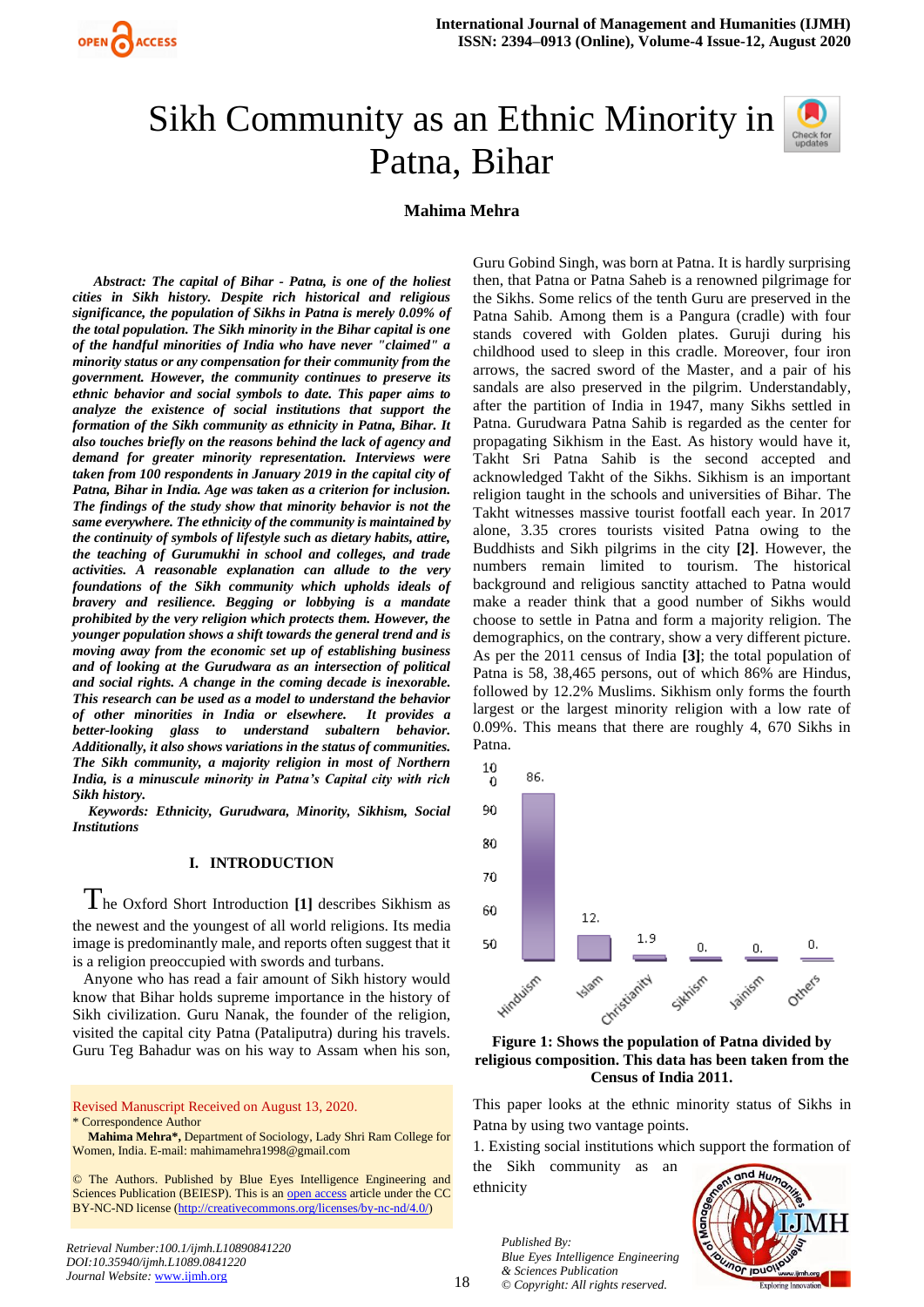2. The reasons behind the lack of agency and demand for greater minority representation

## **II. LITERATURE REVIEW**

Diana L Eck's book "India – a Sacred Geography **[4]**" constructs the Indian landscape essentially as sacred geography. According to her, the land of India bears traces of the gods and the footprints of the heroes. Since Patna's importance for the Sikh community comes primarily from the shrine it holds and the history associated with the pilgrim; L Eck's study becomes extremely important.

"The Sikhs – Ideology, Institutions, and Identity **[5]**" brings together essays by J S Grewal. Spanning over four decades, it presents a comprehensive and authoritative account of key aspects of Sikh tradition from Guru Nanak to the present times. He has highlighted the question of martyrdom in Sikh history and discussed other relevant topics like Dashwant [**6**], the Prem Sumarg **[7],** and Initiation in Sikhism **[8]**. He ends his discussion by highlighting contemporary controversies in current Sikh literature. The book ends with an extremely comprehensive glossary on Sikh terminology – some of which have been used in the pages of this research.

The paper, "Sikhs and Sikhism in eastern and north-eastern India **[9]**" by Himadri Banerjee discusses the lifestyle and status of Sikh communities in east and northeastern states such as Orissa, Bengal, Assam, and Meghalaya. In the early 1980s, any research on the Sikh past or pointing out Sikhism's intimate link with the wider Indian milieu was not considered a subject of any serious scholarly inquiry. Sikhs were widely highlighted and viewed as a secessionist force. This also explains why so many of the books I found were only discussing the Khalistan movement and there was such little academic literature on institutions within Sikhism and the way of life of the Sikh community - a problem which would never have arisen in Hinduism studies. Furthermore, she discusses the rural-urban differences between the Sikhs in Assam and Sikhs in Kolkata. There is a sort of animosity between the Bengali Sikhs and Akali in Punjab due to the shifting nature of power structures. Another point she makes is related to the indigenous Bihari Sikhs. They belong to an ethnic group that is distinctly different from that of the Sikhs of Punjab. These were people who embraced Sikhism during the time of the ninth guru and may not be from Punjabi descent. This argument provides a context to the *Asli-Nakli* status of Sikhs, used in the arguments ahead.

#### **III. METHOD AND APPROACH**

This Research Uses Sampling Method Where A Small Sample Of Respondents From Various Age Groups Was Taken To Be Representative Of The Entire Population. Interviews Were Taken From 100 Respondents In January 2019 In The Capital City Of Patna, Bihar In India. Due To The Qualitative Approach Of The Study, indicators were marked based on the economic, social, and political behavior of the population. These indicators were used to evaluate interviews and focused group discussions of/with respondents. Inclusion Criteria: Age was taken as a criterion for inclusion. 50 respondents were under the age of 18 and

*Retrieval Number:100.1/ijmh.L10890841220 DOI:10.35940/ijmh.L1089.0841220 Journal Website:* [www.ijmh.org](http://www.ijmh.org/)

the other 50 were over the age of 18. Gender was not taken as a parameter for choosing respondents.

# **IV. DESCRIPTIVE ANALYSIS**

**Table 1: Demographic Analysis of the population as recorded. Note that in the case of Under 18 respondents, their desire to get married and desire to own business was taken instead of status at the time of the survey. This was done to predict a change in the coming decade.**

| <b>DEMOGRA</b><br><b>PHIC ANALYSIS</b> |        |                |
|----------------------------------------|--------|----------------|
| Variables                              | Above  | Under 18 Years |
|                                        | 18     | of Age $(\% )$ |
|                                        | Years  |                |
|                                        | of Age |                |
|                                        | (% )   |                |
|                                        | $n=50$ | $n=50$         |
| <b>Married</b>                         |        | #              |
|                                        | 93     | ########       |
| <b>Secondary</b>                       |        | #              |
| <b>Education</b>                       | 70     | ########       |
| <b>Business</b>                        |        | #              |
| Owner                                  | 84     | ########       |
| Punjabi                                |        | #              |
| <b>Speaker</b>                         | 100    | ########       |
| <b>Migrant</b>                         |        | #              |
|                                        | 21.7   | ########       |

The following findings are drawn from the interviews and focused group discussions which have been done with the sample population of 100 respondents; composed of students, tourists, Gurudwara administrative officials, businessmen and businesswomen, and residents of Chitkohra colony in Patna. The findings have been divided on a structural-functional basis – by the functions of the social institutions.

#### **V. RESULT**

#### **A. Kinship, family & economic institutions**

Patna is the birthplace of the tenth Sikh Guru, Guru Gobind Singh. This is a major pull-factor for the migration of the Sikhs in Patna. As informed by respondents, many of them migrated to Patna pre-partition and some of them came after the Partition. The others are born and brought up in Patna. But about 80% of the Sikhs went back to Punjab after the 1984 riots due to gruesome atrocities faced by their community.

The remaining population stayed in Patna and now constitutes the total Sikh population of the City – a mere  $20\%$ of the original number. Over 84% of Sikhs in Patna are engaged in business. The others are employed in the service sector. The Gurudwara also employs a good number of Sikhs. The types of businesses that are most common among the Bihari Sikhs are transport, hardware and cloth. Sikh women living in Punjab wear salwar kameez and men wear Kurta and turban. In the case of the Bihari Sikh women, they wear both saree and salwar kameez. Though older men prefer ethnic attire, the younger population has adopted Western clothing.

*Published By: Blue Eyes Intelligence Engineering & Sciences Publication © Copyright: All rights reserved.*

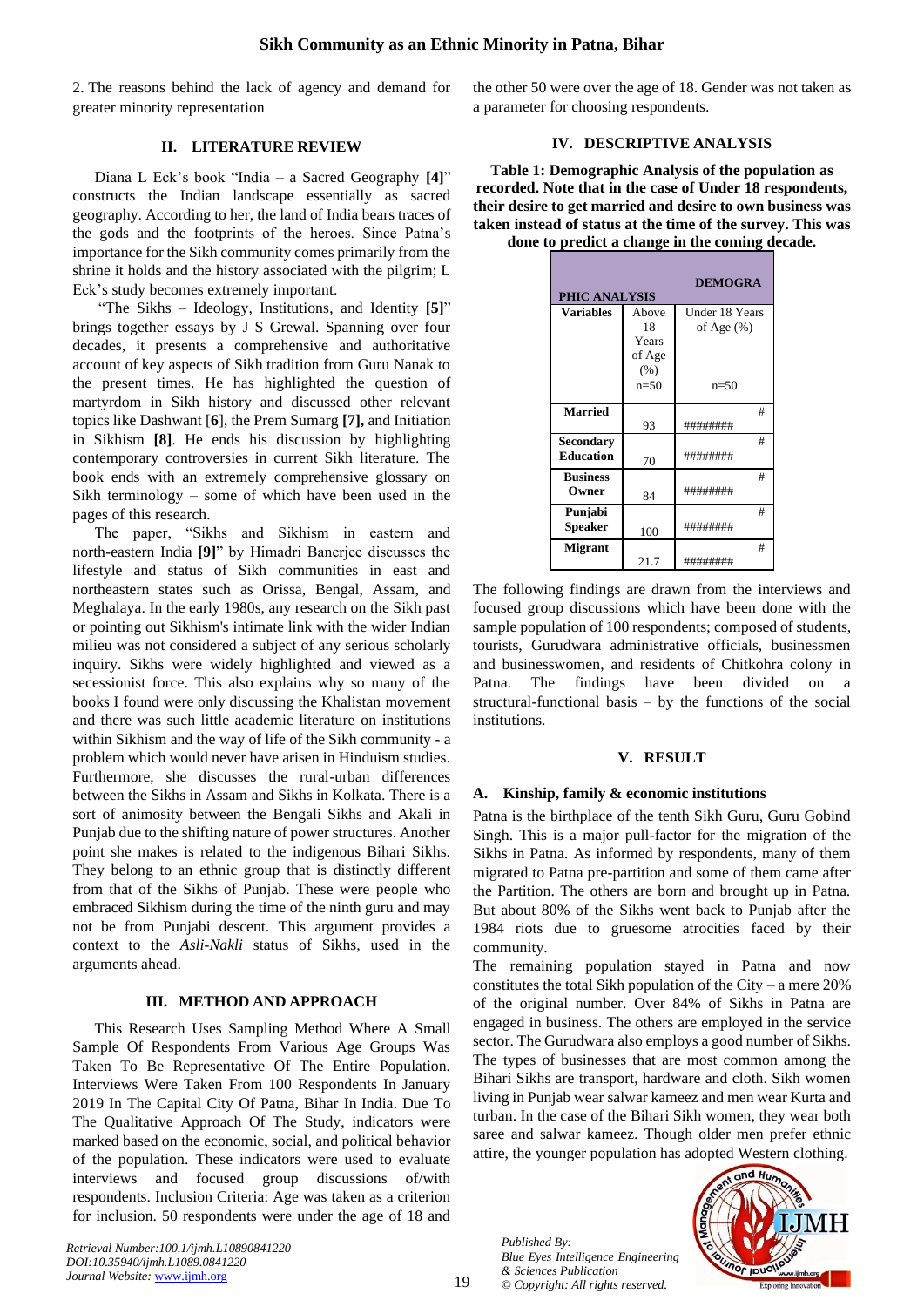

Wearing a turban is a must for men. Men are supposed to keep long hair. All men, women and alike actively take part in organized religion. Historically, Sikhism emerged as a form of emancipation from Caste binaries and the compartmentalization of the Varna system. The surnames Singh and Kaur were allotted to all Sikh men and women to eliminate caste identity from the social order. However, this is far from the truth. The Khatris, Jats and Rajput Sikhs are considered upper caste or pure Sikhs. Surnames like Ahluwalia, Bedi, Sodhi and Sandhu occupy a higher status in the caste hierarchy than Mazhabi Sikhs or Ramgharia Sikhs. Sikh castes in Patna consider converts as "fake" (Nakli) Sikhs and often distinguish themselves as pure or indigenous (Asli) Sikh. These "fake" Sikhs are lower caste men or women from other religions who became associated with the Gurudwara and adopted Sikhism for social and economic upward mobility as well as for aid from the government in the educational and employment sector. There is another indicator of caste present. There is endogamy in terms of Religion, but exogamy in terms of Gotra. Due to the scarcity of different Sikh lineages within Bihar, most girls get married outside of Bihar. Oppositely, Daughters-in-law are brought in from Jharkhand, Haryana, and Punjab. While Punjabi continues to be a majority language, not all Bihari Sikhs speak in Punjabi. Many Sikhs in Patna speak Bihari, Hindi, Punjabi, or Bihari-Punjabi. Punjabi is taught in Patna Sahib Gurudwara to children who come for schooling. The community is open to love marriage, though they do not prefer it. There has been a fusion of food and dietary habits of Punjabi and Bihari over the years. Non- Sikhs in Patna have whole-heartedly accepted the flavors of Punjab, just like most of the other Indian states. Tandoori Roti, Dal Makhani, Laccha Parantha, Rajma, Kadhai Paneer, and Channa Masala are popular dishes all over Patna. Sikhs have also tried to preserve their indigenous flavors. Respondent Dr. Sudarshan Singh fondly remembered, "Punjabi Tadka" loaded with garlic, ginger, chilies, and oil; added in dal and various curries peculiar to Punjab. Meals at home include Punjabi dal & sag as well as Bihar's Litti Chokha & Sattu. The Sikh population is scattered in different parts of Patna. Chitkohra is one of the most prominent areas with a good amount of Sikh cluster living there. The area near the Chitkohra Gurudwara has come to be known as the Punjabi Colony.

# **B. Religious and Political Institutions**

Despite being a minuscule silent minority of Bihar, the Sikhs in Patna have never faced subjugation. This is mostly due to the Gurudwara's stronghold in the city which made the indigent less vulnerable in society. The Gurudwara adopts and employs the destitute. The Langar facility of the shrine takes care of their diet and the verandas and living quarters of the Gurudwara provide the shelter. The volunteers taught languages such as Punjabi and Hindi as well as other subjects like Mathematics and Science. The Gurudwara is not just a means of sustenance and livelihood, but also an important stepping stone for gaining administrative and social reform at the State Level. Managing Body of the Gurudwara has a say in changing the discourse of Sikh reforms under the Janata Dal government. For any actual reform to take place such as choosing a Sikh representative in the State Minority Commission as well as conducting elections for internal affairs within the Patna Sahib, the Amritsar Takht Sri Harmandir Sahib wields a herculean amount of power. There is an interesting turn to the story. Due to the absence of Sikh representation in the State Minority Commissions for many decades, a good share of the population has forgotten that it existed in the first place. Besides the State Minority Commission, the Headmaster's seat at the Sikh College and the fifteenth seat of the administrative body are also empty. The positions which did not have a Sikh criterion have been filled by representatives of other religions – primarily Hinduism.

## **C. Educational Institutions**

With the Gurudwara Reform Act **[10]** the Gurudwara complex itself was expanded to accommodate a greater breadth of educational oriented activities. While most Gurudwaras had space for teaching and learning, much of this activity now reflected the normative standards articulated by the Tat Khalsa. While smaller Gurudwaras may have housed a modest library with a few books, larger Gurudwaras ran schools, offered courses in Khalsa history, Gurmat, and Gurmukhi for members of the community. Educational space is particularly important for Sikhs diaspora as it provides a formal link with Sikh culture and learning that may otherwise be absent for second and subsequent- generation Sikhs living outside Punjab. In Patna, the Gurudwara owns two schools and one college with Sikh minority characters. Gurumukhi – the language of the Sikh religion is taught in all these institutions.

## **VI. CONCLUSION**

Whenever there is a discussion on minority, a very one-dimensional view of oppression and subordination forms the major part of the discussion. The Sikh minority becomes an exception to the rule. The Sikhs in Patna identify themselves as a minority but do not feel victimized because of it. This can be attributed to two factors. Their religion has protected them from disrespect and oppression from other religious communities. Religious institutions have provided economic, cultural, and social capital; and hence, there is no need to feel inadequate. Moreover, the pride associated with being a Sikh does not allow members of the community to beg or plead. There is a conscious realization that they have to provide for themselves and wherever they are unable to, the Gurudwara provides for them. The Sikh community is itself very elite. They always have occupied a superior status in the caste/class hierarchy. The Sikhs, though less visible in Patna are treated with respect due to their identity as a "*Sardaar."* Hence, the primary indicators of a subjugated minority, such as unequal treatment and feeling of subordination do not apply to them in the first place. Sikh indigenous culture has been preserved over the years by the families living in Patna.

In the case of Chitkohra, they have even formed a geographical cluster and continue to practice life as it was in Punjab.

*Published By: Blue Eyes Intelligence Engineering & Sciences Publication © Copyright: All rights reserved.*



*Retrieval Number:100.1/ijmh.L10890841220 DOI:10.35940/ijmh.L1089.0841220 Journal Website:* [www.ijmh.org](http://www.ijmh.org/)